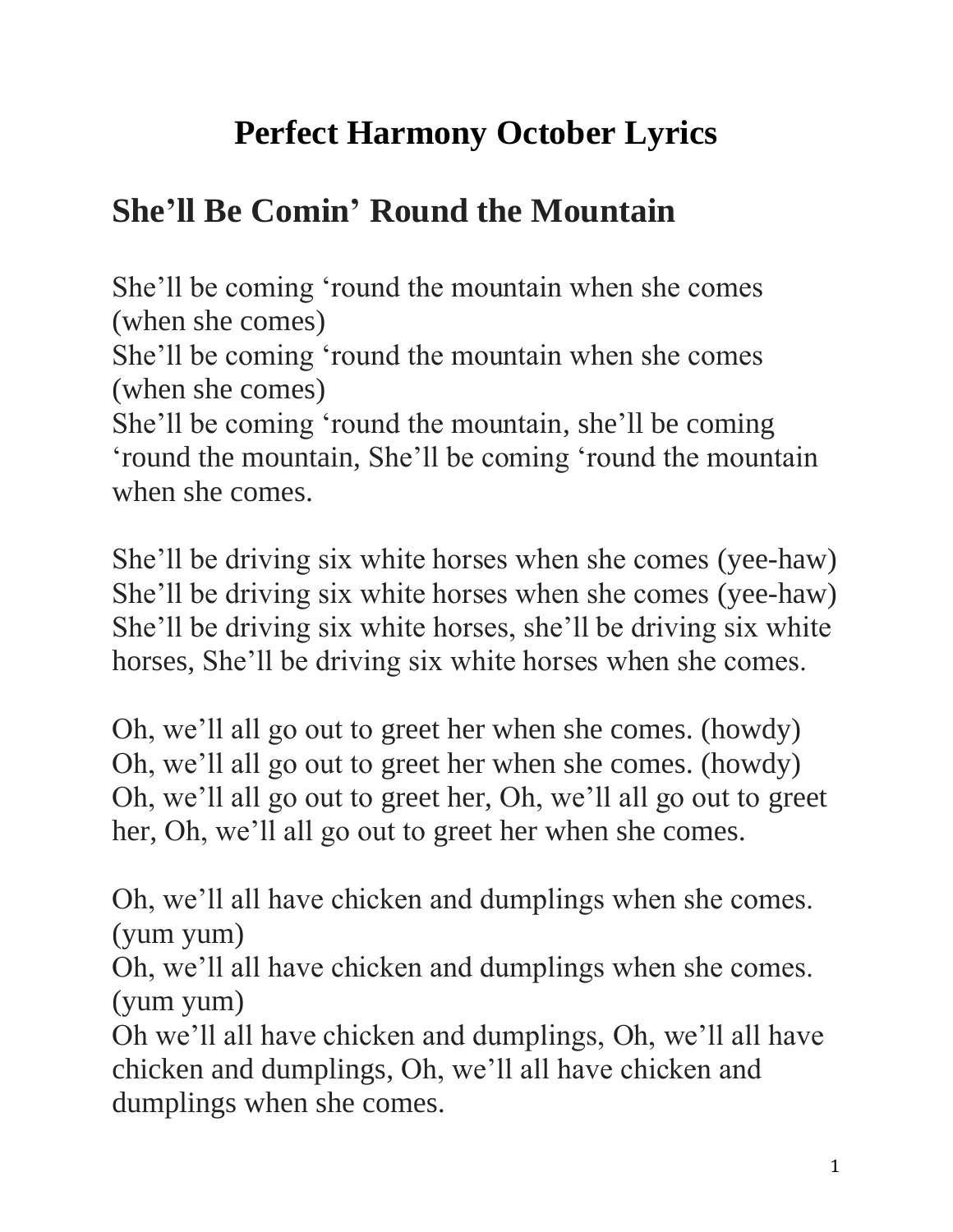## **When Autumn Comes with Janice**

We think of changing leaves when autumn comes (red and gold)

We think of changing leaves when autumn comes (red and gold)

We think of changing leaves, we think of changing leaves, we think of changing leaves when autumn comes.

We think of apple cider when autumn comes (yum yum) We think of apple cider when autumn comes (yum yum) We think of apple cider, we think of apple cider, We think of apple cider when autumn comes.

We think of drinking beer when autumn comes (Oktoberfest)

We think of drinking beer when autumn comes (Oktoberfest)

We think of drinking beer, we think of drinking beer,

We think of drinking beer when autumn comes

We think of goin' on a hay ride when autumn comes (get on board)

We think of goin' on a hay ride when autumn comes (get on board)

We think of goin' on a hay ride, we think of goin' on a hay ride,we think of goin' on a hay ride when autumn comes.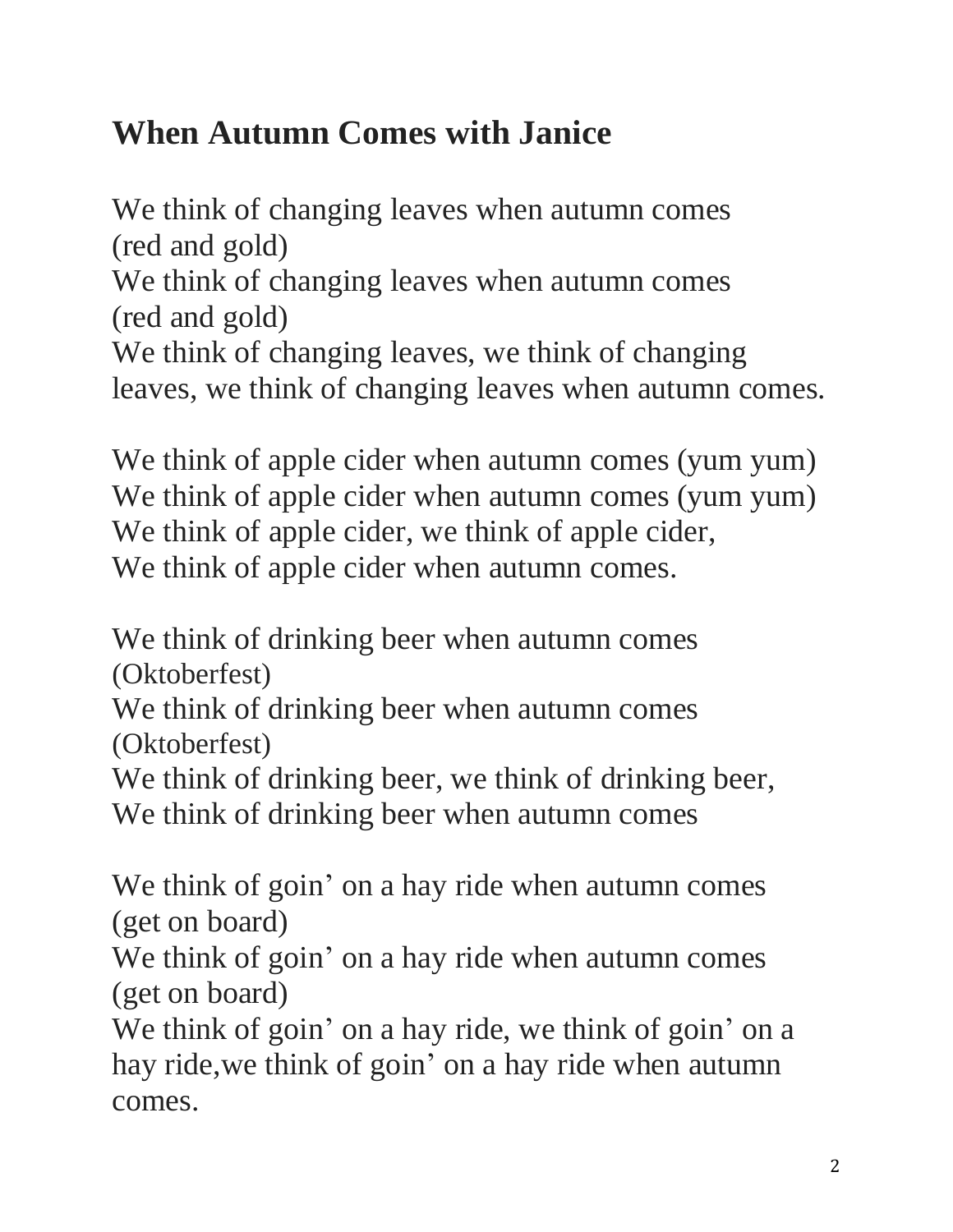# **When Autumn Comes - Songwriting**

| $comes (\_$                                         |  |
|-----------------------------------------------------|--|
|                                                     |  |
| $comes (\_$                                         |  |
| We think of __________________________, we think of |  |
|                                                     |  |
|                                                     |  |
| comes.                                              |  |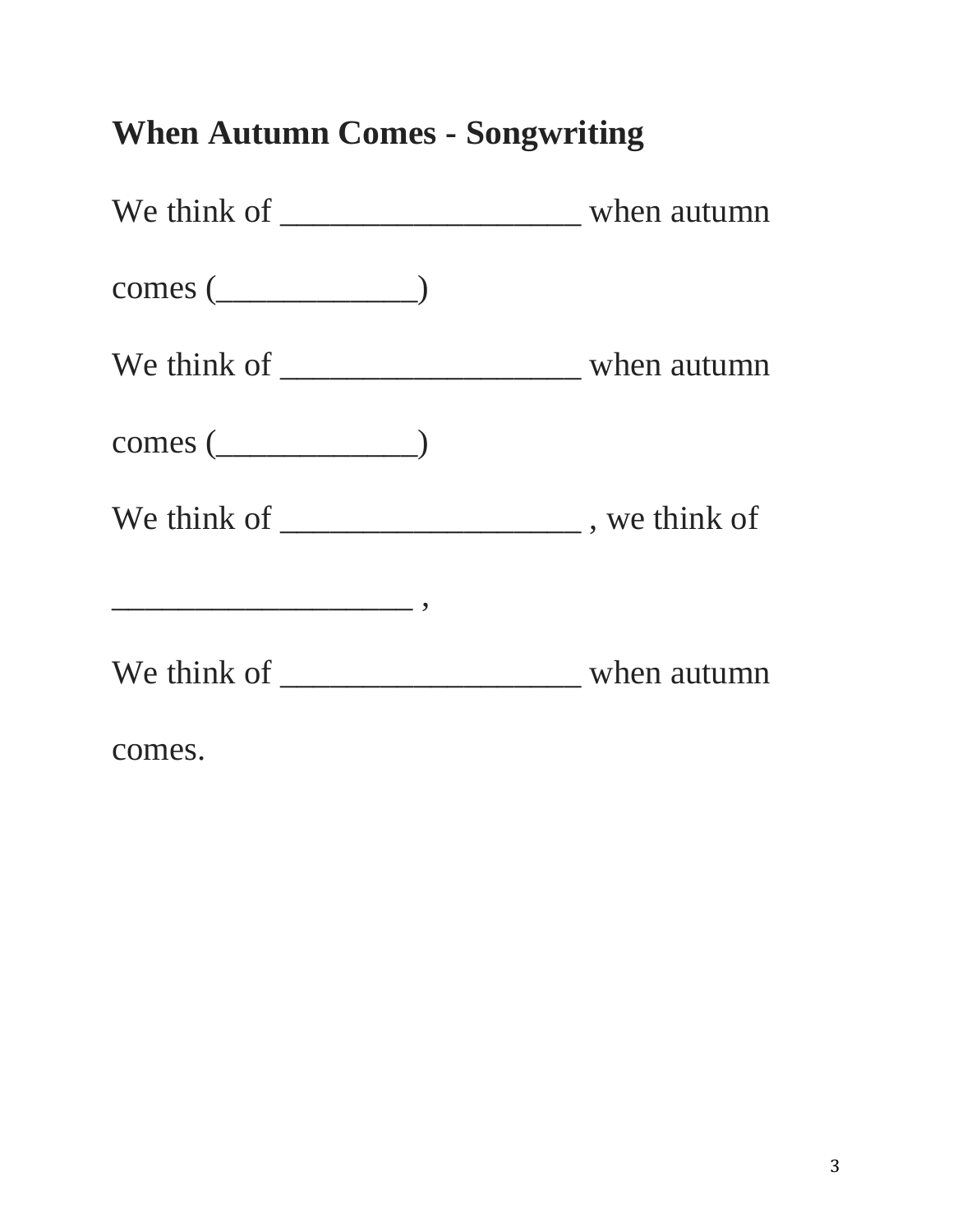## **Don't Sit Under the Apple Tree**

Don't sit under the apple tree with anyone else but me Anyone else but me, anyone else but me No! No! No! Don't sit under the apple tree with anyone else but me Till I come marchin' home

Don't go walkin' down Lover's Lane with anyone else but me Anyone else but me, anyone else but me No! No! No! Don't go walkin' down Lover's Lane with anyone else but me Till I come marchin' home

I just got word from a guy who heard from the guy next door to me

The girl he met just loves to pet and it fits you to-a-tee

So, don't sit under the apple tree with anyone else but me Till I come marchin' home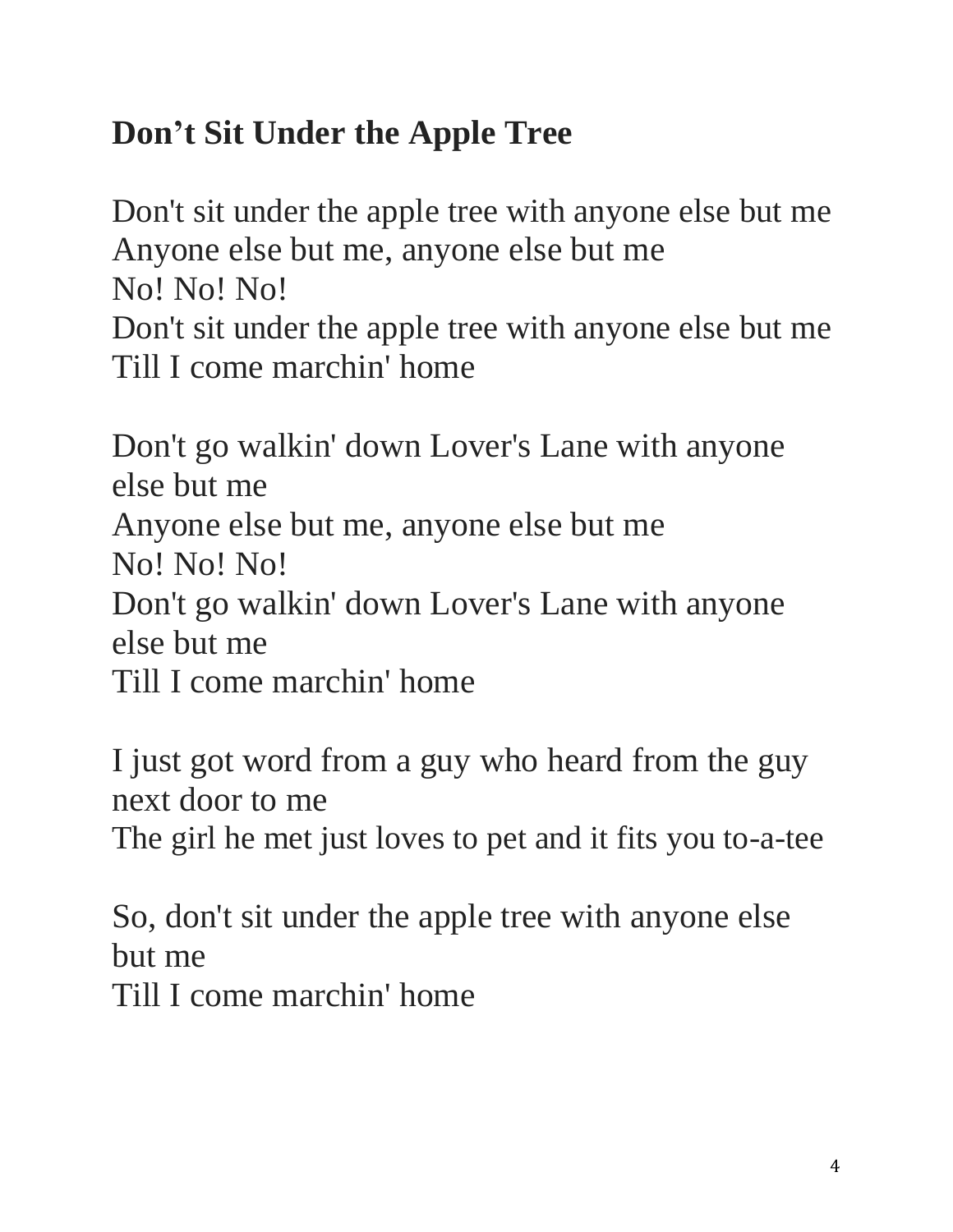### **Shine On Harvest Moon**

Shine on, Shine on harvest moon Up in the sky. I ain't had no lovin' since January, February, June or July.

Snow time ain't no time to stay outdoors and spoon. So shine on, Shine on harvest moon for me and my gal.

Shine on, Shine on harvest moon Up in the sky. I ain't had no lovin' since January, February, June or July.

Snow time ain't no time to stay outdoors and spoon. So shine on,

Shine on harvest moon for me and my gal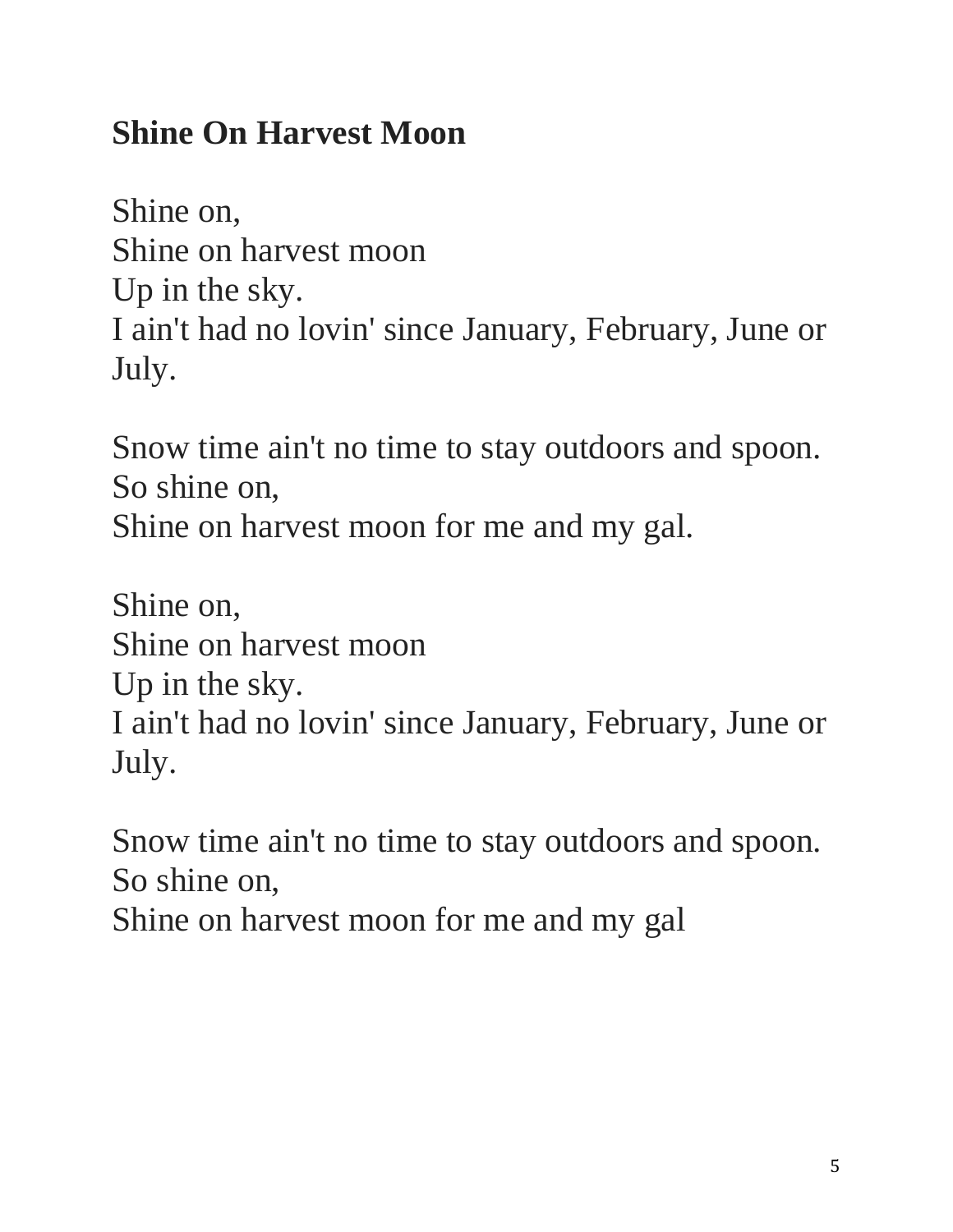#### **Autumn Leaves**

The falling leaves Drift by the window, The autumn leaves Of red and gold.

I see your lips The summer kisses The sunburned hands I used to hold.

Since you went away, The days grow long And soon I'll hear Old winter's song.

But I miss you most of all, My darling, When autumn leaves Start to fall.